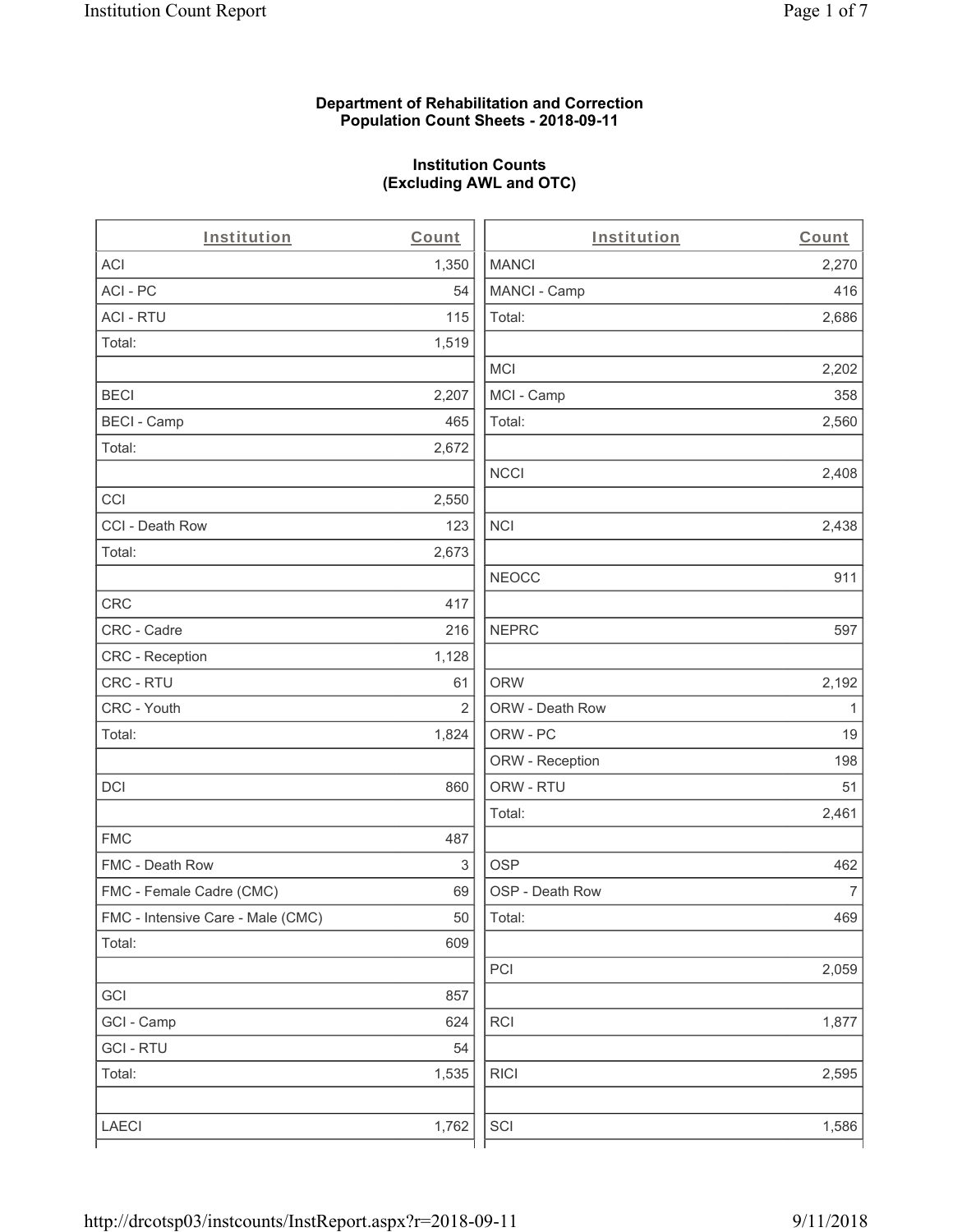| LECI                     | 2,202 | <b>SOCF</b>      |                          | 1,261  |
|--------------------------|-------|------------------|--------------------------|--------|
| LECI - Camp              | 173   | SOCF - RTU       |                          | 69     |
| Total:                   | 2,375 | Total:           |                          | 1,330  |
|                          |       |                  |                          |        |
| LOCI                     | 2,279 | <b>TCI</b>       |                          | 1,010  |
|                          |       | TCI - Camp       |                          | 445    |
| LORCI                    | 239   | Total:           |                          | 1,455  |
| LORCI - Cadre            | 133   |                  |                          |        |
| <b>LORCI - Reception</b> | 974   | <b>TOCI</b>      |                          | 749    |
| Total:                   | 1,346 | <b>TOCI - PC</b> |                          | 96     |
|                          |       | Total:           |                          | 845    |
| <b>MACI</b>              | 968   |                  |                          |        |
| MACI - Minimum           | 1,248 | <b>WCI</b>       |                          | 1,323  |
| Total:                   | 2,216 | WCI - RTU        |                          | 34     |
|                          |       | Total:           |                          | 1,357  |
|                          |       |                  |                          |        |
|                          |       |                  | <b>Total Population:</b> | 49,304 |

\* The Total Population includes 30 Offenders with Reason Codes 30 & 31. \*\* The Total Population includes 37 Offenders with Reason Code 0A.

### **Male Population by Security Level (Include AWL and Exclude OTC)**

| Security Level         |                   | <b>Body</b> | <b>AWL</b>     | (-OTC) | Total  |
|------------------------|-------------------|-------------|----------------|--------|--------|
| Total Level 5          |                   | 112         | $\overline{2}$ | 2      | 112    |
| Total Level 4          |                   | 2,746       | 24             | 22     | 2,748  |
| Total Level 3          |                   | 11,668      | 141            | 120    | 11,689 |
| Total Level 2          |                   | 16,053      | 203            | 142    | 16,114 |
| Total Level 1          |                   | 14,510      | 145            | 83     | 14,572 |
| <b>Total Death Row</b> |                   | 135         |                |        | 135    |
|                        | <b>Total Male</b> | 45,224      | 516            | 370    | 45,370 |

#### **Female Population by Institution (Include AWL and Exclude OTC)**

| Institution              | Bodv  | AWL |    | ⊺ota  |
|--------------------------|-------|-----|----|-------|
| DCI                      | 860   |     | 4  | 864   |
| <b>FMC</b>               | 18    |     |    | 20    |
| FMC - Female Cadre (CMC) | 69    |     |    | 69    |
| <b>NEPRC</b>             | 597   | 14  |    | 607   |
| <b>ORW</b>               | 2,191 | 43  | 29 | 2,205 |
|                          |       |     |    |       |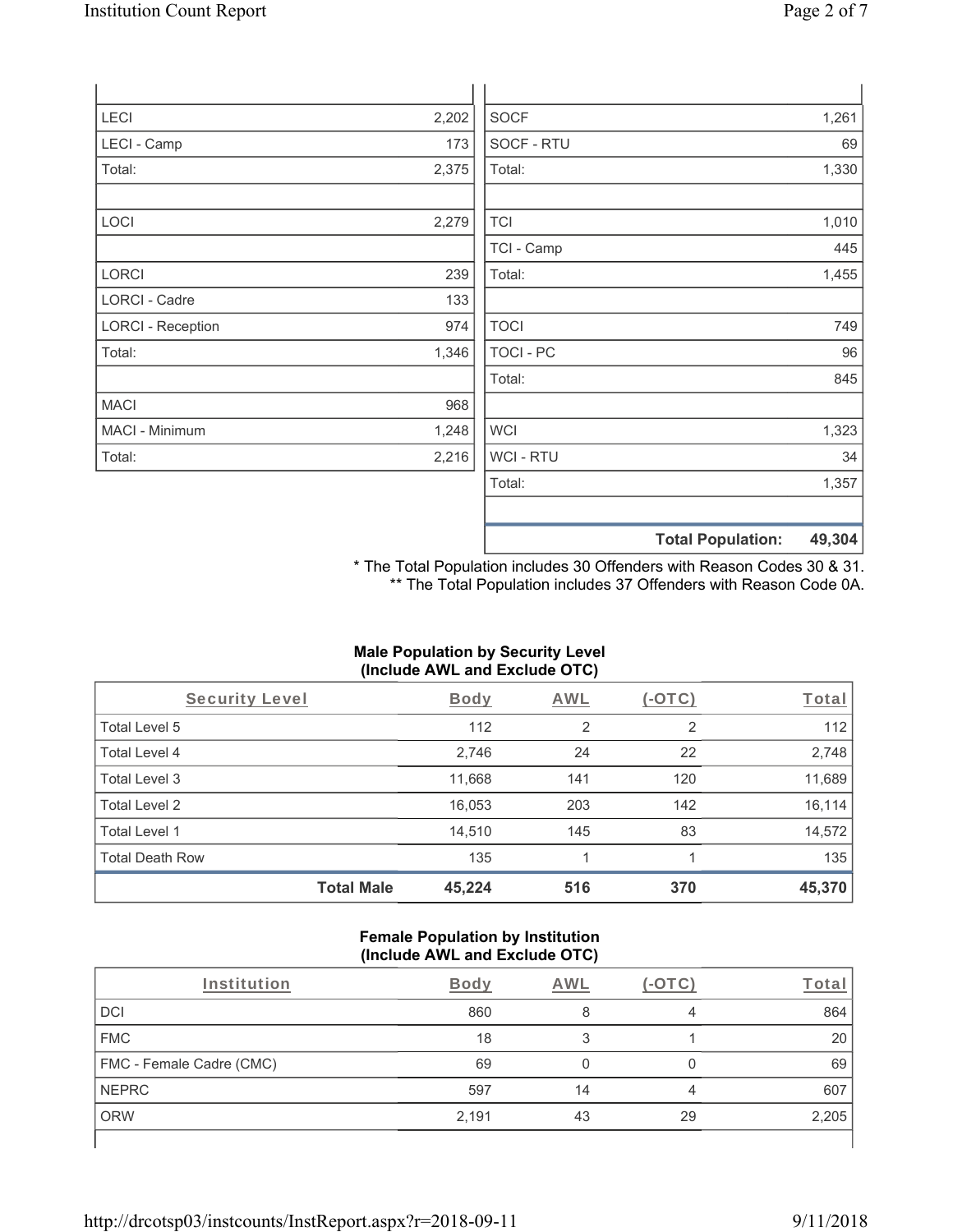| ORW - Death Row        |                          |        | 0   |     |        |
|------------------------|--------------------------|--------|-----|-----|--------|
| ORW - PC               |                          | 19     | 0   |     | 19     |
| <b>ORW</b> - Reception |                          | 198    | 10  |     | 201    |
| <b>ORW - RTU</b>       |                          | 51     | 0   |     | 51     |
|                        | <b>Total Female</b>      | 4,004  | 78  | 45  | 4,037  |
|                        | <b>Total Population:</b> | 49,228 | 594 | 415 | 49,407 |

### **Male Population by Institution: Security Level 5 (Include AWL and Exclude OTC)**

|              | Institution          | Body | AWL            | $(-OTC)$     | Total |
|--------------|----------------------|------|----------------|--------------|-------|
| ACI          |                      |      | 0              | $\Omega$     |       |
| LECI         |                      | 4    | $\mathbf 0$    | 0            | 4     |
| <b>MACI</b>  |                      | 2    | 0              | 0            | 2     |
| <b>MANCI</b> |                      | 3    | 0              | $\Omega$     | 3     |
| <b>OSP</b>   |                      | 45   | 1              |              | 45    |
| <b>RCI</b>   |                      |      | 0              | $\Omega$     |       |
| SOCF         |                      | 46   |                |              | 46    |
| <b>TCI</b>   |                      |      | 0              | $\Omega$     | 1     |
| <b>TOCI</b>  |                      | 6    | $\Omega$       | $\mathbf{0}$ | 6     |
| <b>WCI</b>   |                      | 3    | $\Omega$       | $\Omega$     | 3     |
|              | <b>Total Level 5</b> | 112  | $\overline{2}$ | $\mathbf{2}$ | 112   |

### **Male Population by Institution: Security Level 4 (Include AWL and Exclude OTC)**

|                                   |                | ,              |              |                |
|-----------------------------------|----------------|----------------|--------------|----------------|
| Institution                       | <b>Body</b>    | <b>AWL</b>     | $($ -OTC $)$ | Total          |
| ACI                               | 6              | 0              | $\Omega$     | 6              |
| <b>BECI</b>                       | $\mathbf{0}$   |                |              | $\Omega$       |
| CCI                               | $\overline{2}$ | 0              | $\Omega$     | $\overline{2}$ |
| CRC                               | 31             | $\overline{2}$ | 2            | 31             |
| CRC - Reception                   | 12             | 0              | $\Omega$     | 12             |
| CRC - RTU                         | 17             | 0              | $\Omega$     | 17             |
| <b>FMC</b>                        | 3              | 0              | $\Omega$     | 3              |
| FMC - Intensive Care - Male (CMC) |                | 0              | $\Omega$     |                |
| GCI                               |                | 0              | $\Omega$     |                |
| LECI                              | 29             | 0              | $\Omega$     | 29             |
| LOCI                              | $\Omega$       | 5              | 5            | 0              |
| <b>LORCI</b>                      | 5              | $\overline{2}$ |              | 6              |
| <b>LORCI - Reception</b>          | 3              | $\mathbf 0$    | $\Omega$     | 3              |
|                                   |                |                |              |                |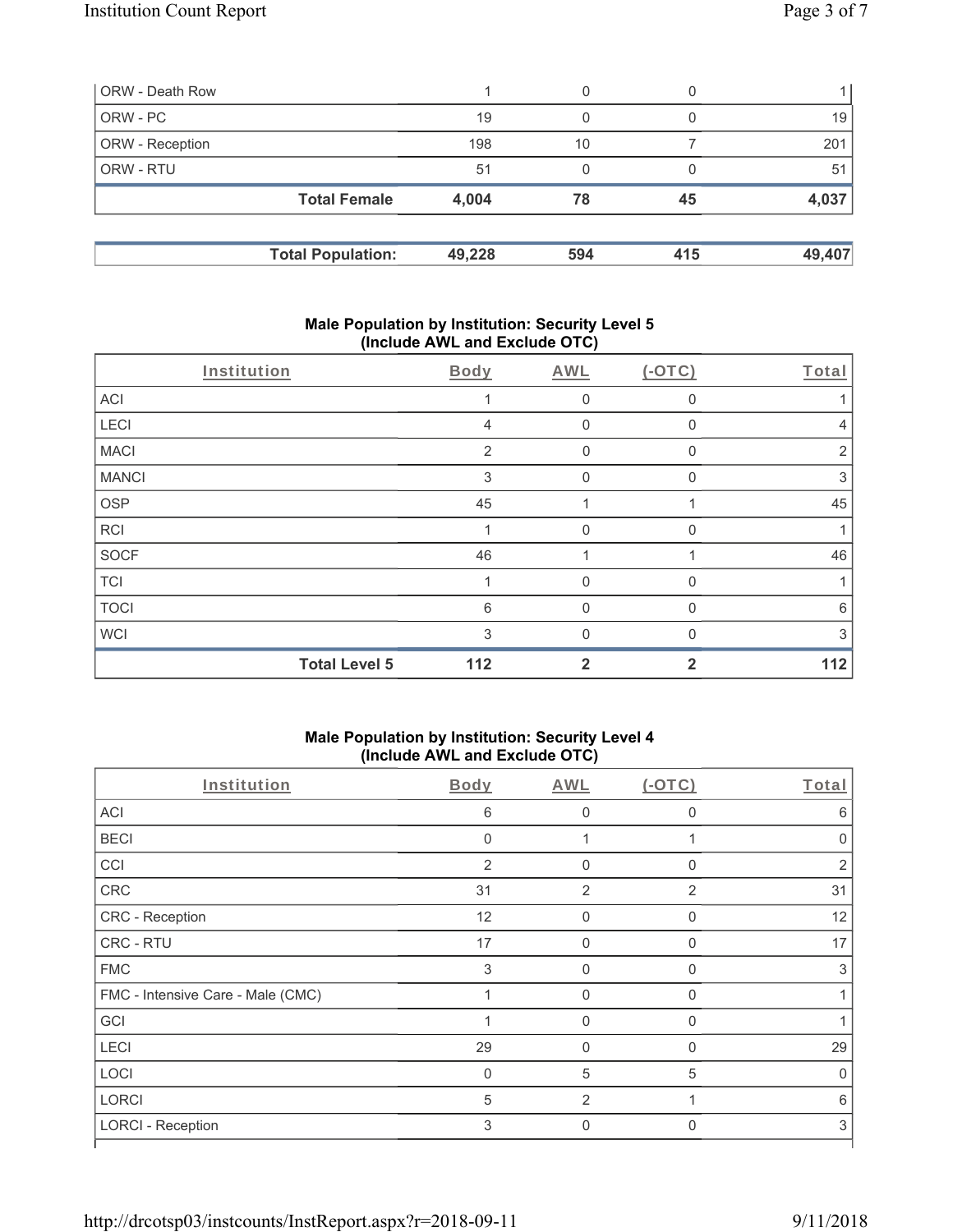| <b>MACI</b>  |                      | 56               | 1                   |                     | 56               |
|--------------|----------------------|------------------|---------------------|---------------------|------------------|
| <b>MANCI</b> |                      | 49               | 1                   | 1                   | 49               |
| <b>MCI</b>   |                      | 1                | 0                   | $\boldsymbol{0}$    | $\mathbf{1}$     |
| <b>NCCI</b>  |                      | 1                | $\mathsf{O}\xspace$ | $\overline{0}$      | 1                |
| <b>NEOCC</b> |                      | $\boldsymbol{9}$ | $\mathsf{O}\xspace$ | $\boldsymbol{0}$    | $\boldsymbol{9}$ |
| OSP          |                      | 385              | 2                   |                     | 386              |
| RCI          |                      | 29               | $\mathsf{O}\xspace$ | $\mathbf 0$         | 29               |
| <b>RICI</b>  |                      | $\overline{2}$   | $\mathsf{O}\xspace$ | $\mathbf 0$         | $\sqrt{2}$       |
| SCI          |                      | $\overline{4}$   | $\boldsymbol{0}$    | $\boldsymbol{0}$    | 4                |
| <b>SOCF</b>  |                      | 1,202            | $\overline{7}$      | 7                   | 1,202            |
| SOCF - RTU   |                      | 69               | $\mathbf 0$         | $\mathbf 0$         | 69               |
| <b>TCI</b>   |                      | 29               | $\mathsf{O}\xspace$ | $\mathbf 0$         | 29               |
| <b>TOCI</b>  |                      | 736              | $\sqrt{2}$          | $\overline{2}$      | 736              |
| TOCI - PC    |                      | 19               | $\mathsf{O}\xspace$ | $\mathsf{O}\xspace$ | 19               |
| <b>WCI</b>   |                      | 30               | 1                   | 1                   | 30               |
| WCI - RTU    |                      | 15               | $\boldsymbol{0}$    | $\Omega$            | 15               |
|              | <b>Total Level 4</b> | 2,746            | 24                  | 22                  | 2,748            |

## **Male Population by Institution: Security Level 3 (Include AWL and Exclude OTC)**

| Institution                       | Body  | <b>AWL</b>          | (OTC)                     | Total          |
|-----------------------------------|-------|---------------------|---------------------------|----------------|
| <b>ACI</b>                        | 19    | $\mathbf 0$         | $\mathbf 0$               | 19             |
| ACI-PC                            | 1     | $\mathbf 0$         | $\mathbf 0$               | 1              |
| <b>BECI</b>                       | 4     | $\mathsf{O}\xspace$ | 0                         | $\overline{4}$ |
| CCI                               | 3     | $\mathbf 0$         | $\mathbf 0$               | 3              |
| CRC                               | 81    | $\overline{2}$      | $\overline{2}$            | 81             |
| CRC - Cadre                       | 118   | $\mathbf 0$         | $\Omega$                  | 118            |
| CRC - Reception                   | 672   | 19                  | 19                        | 672            |
| CRC - RTU                         | 43    | $\mathbf 0$         | $\mathbf 0$               | 43             |
| CRC - Youth                       | 1     | 1                   | 1                         | 1              |
| <b>FMC</b>                        | 6     | $\mathsf{O}\xspace$ | $\mathsf{O}\xspace$       | 6              |
| FMC - Intensive Care - Male (CMC) | 4     | $\mathbf 0$         | $\boldsymbol{0}$          | $\overline{4}$ |
| <b>LAECI</b>                      |       | $\mathsf{O}\xspace$ | $\mathbf 0$               | 1              |
| LECI                              | 2,166 | 18                  | 15                        | 2,169          |
| LOCI                              | 1     | $\mathbf 0$         | 0                         | 1              |
| LORCI                             | 42    | $30\,$              | 27                        | 45             |
| <b>LORCI - Cadre</b>              | 13    | $\mathbf 0$         | $\mathbf 0$               | 13             |
| <b>LORCI - Reception</b>          | 581   | 4                   | $\overline{4}$            | 581            |
| <b>MACI</b>                       | 783   | 4                   | $\ensuremath{\mathsf{3}}$ | 784            |
| <b>MANCI</b>                      | 2,165 | 22                  | 17                        | 2,170          |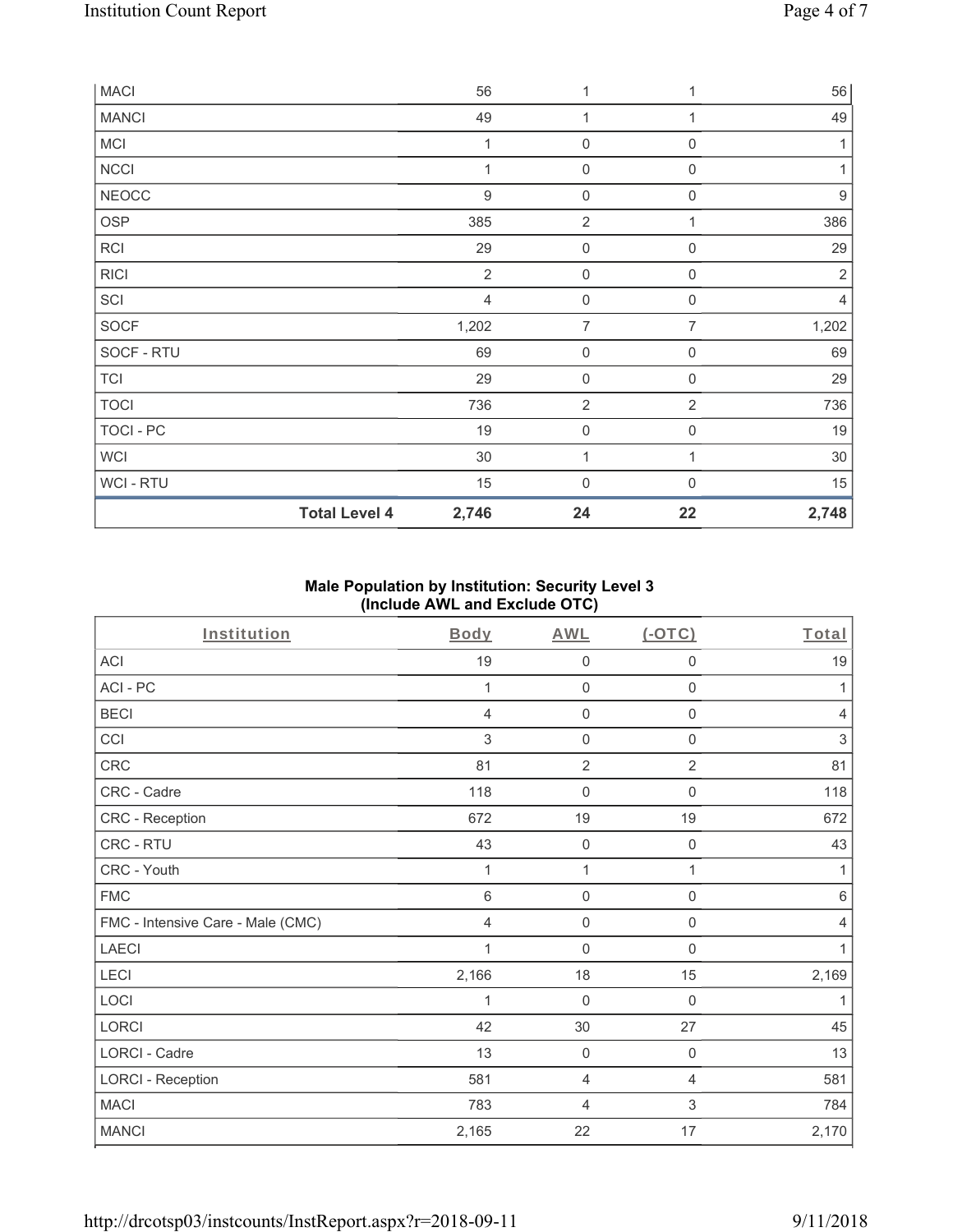| MCI            |                      | $\sqrt{5}$     | $\boldsymbol{0}$    | $\mathbf 0$      | $\,$ 5 $\,$    |
|----------------|----------------------|----------------|---------------------|------------------|----------------|
| <b>NCCI</b>    |                      | 16             | $\mathsf 0$         | $\boldsymbol{0}$ | 16             |
| <b>NEOCC</b>   |                      | 902            | $\overline{7}$      | 4                | 905            |
| <b>OSP</b>     |                      | 7              | $\mathsf{O}\xspace$ | $\mathbf 0$      | 7              |
| PCI            |                      | 36             | $\boldsymbol{0}$    | $\mathbf 0$      | 36             |
| <b>RCI</b>     |                      | 1,662          | 13                  | $10$             | 1,665          |
| <b>RICI</b>    |                      | 14             | $\mathsf{O}\xspace$ | $\overline{0}$   | 14             |
| SCI            |                      | $\overline{2}$ | $\mathsf{O}\xspace$ | $\mathbf 0$      | $\overline{2}$ |
| <b>SOCF</b>    |                      | $10$           | 0                   | $\Omega$         | $10$           |
| <b>TCI</b>     |                      | 934            | $\overline{7}$      | $\mathbf 5$      | 936            |
| TCI - Camp     |                      | 1              | $\boldsymbol{0}$    | $\mathbf 0$      | 1              |
| <b>TOCI</b>    |                      | 7              | $\mathbf 1$         |                  | $\overline{7}$ |
| TOCI - PC      |                      | 77             | 0                   | 0                | 77             |
| <b>WCI</b>     |                      | 1,276          | 13                  | 12               | 1,277          |
| <b>WCI-RTU</b> |                      | 15             | 0                   | $\Omega$         | 15             |
|                | <b>Total Level 3</b> | 11,668         | 141                 | 120              | 11,689         |

## **Male Population by Institution: Security Level 2 (Include AWL and Exclude OTC)**

| Institution                       | <b>Body</b> | <b>AWL</b>          | $(-OTC)$            | Total        |
|-----------------------------------|-------------|---------------------|---------------------|--------------|
| <b>ACI</b>                        | 719         | $\overline{7}$      | $\overline{2}$      | 724          |
| ACI-PC                            | 49          | $\mathbf 0$         | $\mathsf 0$         | 49           |
| <b>ACI - RTU</b>                  | 85          | $\boldsymbol{0}$    | $\boldsymbol{0}$    | 85           |
| <b>BECI</b>                       | 1,464       | 18                  | 12                  | 1,470        |
| CCI                               | 1,987       | 15                  | 10                  | 1,992        |
| CRC                               | 138         | $\sqrt{5}$          | $\,$ 5 $\,$         | 138          |
| CRC - Cadre                       | 97          | $\mathbf 0$         | $\boldsymbol{0}$    | 97           |
| CRC - Reception                   | 292         | 8                   | $\,8\,$             | 292          |
| CRC - RTU                         | 1           | $\mathbf 0$         | $\mathsf{O}\xspace$ | 1            |
| CRC - Youth                       | 1           | $\mathsf{O}\xspace$ | $\mathsf{O}\xspace$ | $\mathbf{1}$ |
| <b>FMC</b>                        | 19          | 1                   | $\mathbf 0$         | 20           |
| FMC - Intensive Care - Male (CMC) | 15          | $\mathbf 0$         | $\mathbf 0$         | 15           |
| GCI                               | 361         | 1                   | $\mathbf 0$         | 362          |
| GCI - Camp                        | 1           | $\mathbf 0$         | $\mathbf 0$         | 1            |
| <b>GCI-RTU</b>                    | 40          | $\mathbf 0$         | $\mathsf{O}\xspace$ | 40           |
| LAECI                             | 1,104       | 18                  | 13                  | 1,109        |
| LECI                              | 1           | $\mathbf 0$         | $\mathsf{O}\xspace$ | 1            |
| LOCI                              | 1,173       | 12                  | $\boldsymbol{9}$    | 1,176        |
| LORCI                             | 125         | $30\,$              | 26                  | 129          |
| <b>LORCI - Cadre</b>              | 113         | 1                   | $\boldsymbol{0}$    | 114          |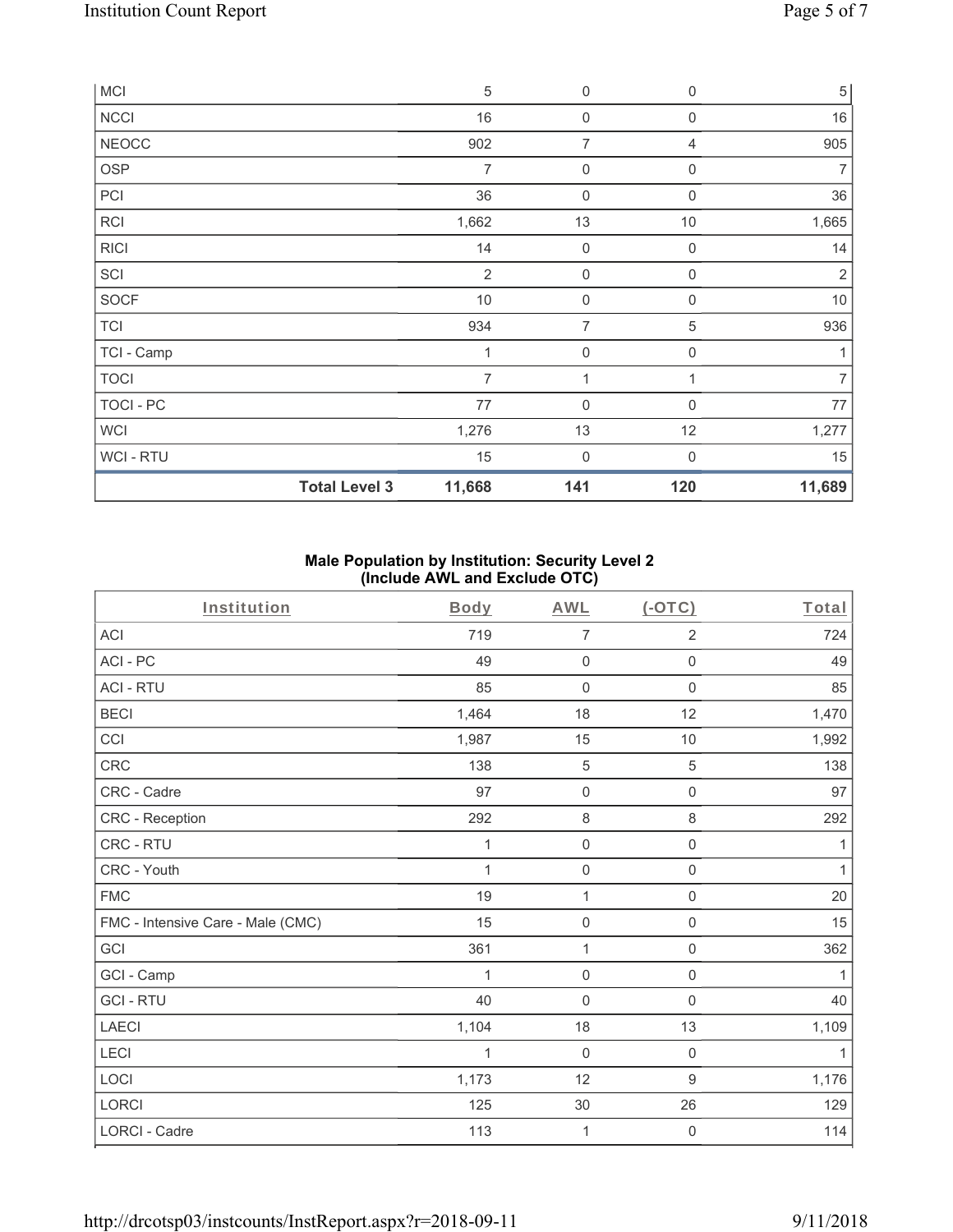| <b>LORCI - Reception</b> |                      | 264            | 4                         | 3                | 265            |
|--------------------------|----------------------|----------------|---------------------------|------------------|----------------|
| <b>MACI</b>              |                      | 127            | $\ensuremath{\mathsf{3}}$ | 1                | 129            |
| <b>MANCI</b>             |                      | 26             | 1                         | 1                | 26             |
| <b>MCI</b>               |                      | 1,591          | 11                        | $\,8\,$          | 1,594          |
| MCI - Camp               |                      | 1              | $\mathbf 0$               | 0                | 1              |
| NCCI                     |                      | 1,184          | 15                        | $10$             | 1,189          |
| NCI                      |                      | 1,609          | 15                        | 11               | 1,613          |
| <b>OSP</b>               |                      | 1              | $\mathbf 0$               | 0                | 1              |
| PCI                      |                      | 861            | $\,8\,$                   | 6                | 863            |
| <b>RCI</b>               |                      | 183            | $\mathbf 0$               | $\mathbf 0$      | 183            |
| <b>RICI</b>              |                      | 1,452          | $20\,$                    | 11               | 1,461          |
| SCI                      |                      | 949            | $10$                      | 6                | 953            |
| SOCF                     |                      | 1              | $\mathbf 0$               | $\boldsymbol{0}$ | 1              |
| <b>TCI</b>               |                      | $\overline{4}$ | 0                         | $\boldsymbol{0}$ | $\overline{4}$ |
| <b>WCI</b>               |                      | 13             | $\mathbf 0$               | 0                | 13             |
| WCI - RTU                |                      | $\overline{2}$ | 0                         | $\mathbf{0}$     | $\sqrt{2}$     |
|                          | <b>Total Level 2</b> | 16,053         | 203                       | 142              | 16,114         |

## **Male Population by Institution: Security Level 1 (Include AWL and Exclude OTC)**

| Institution                       | <b>Body</b>    | <b>AWL</b>          | (OTC)               | Total          |
|-----------------------------------|----------------|---------------------|---------------------|----------------|
| <b>ACI</b>                        | 605            | $\mathbf 0$         | 0                   | 605            |
| ACI-PC                            | 4              | $\mathbf 0$         | 0                   | $\overline{4}$ |
| <b>ACI - RTU</b>                  | 30             | $\mathbf 0$         | $\mathbf 0$         | 30             |
| <b>BECI</b>                       | 738            | 16                  | 6                   | 748            |
| <b>BECI - Camp</b>                | 465            | $\mathbf 0$         | $\mathbf 0$         | 465            |
| CCI                               | 557            | 5                   | 3                   | 559            |
| <b>CRC</b>                        | 105            | $\overline{7}$      | $\overline{7}$      | 105            |
| CRC - Cadre                       | 1              | $\mathbf 0$         | $\mathbf 0$         | 1              |
| CRC - Reception                   | 147            | $\overline{2}$      | $\overline{2}$      | 147            |
| <b>FMC</b>                        | 441            | $\,6\,$             | $\mathsf{O}\xspace$ | 447            |
| FMC - Intensive Care - Male (CMC) | 30             | $\mathbf 0$         | 0                   | 30             |
| GCI                               | 495            | $\boldsymbol{9}$    | 3                   | 501            |
| GCI - Camp                        | 623            | 0                   | $\mathsf{O}\xspace$ | 623            |
| <b>GCI-RTU</b>                    | 14             | $\mathbf 0$         | $\mathbf 0$         | 14             |
| <b>LAECI</b>                      | 657            | $\,8\,$             | $\overline{7}$      | 658            |
| LECI                              | $\overline{2}$ | $\mathbf{1}$        | $\mathbf{1}$        | $\overline{2}$ |
| LECI - Camp                       | 173            | $\mathsf{O}\xspace$ | $\mathsf{O}\xspace$ | 173            |
| LOCI                              | 1,105          | $\sqrt{2}$          | 1                   | 1,106          |
| LORCI                             | 67             | 21                  | 20                  | 68             |